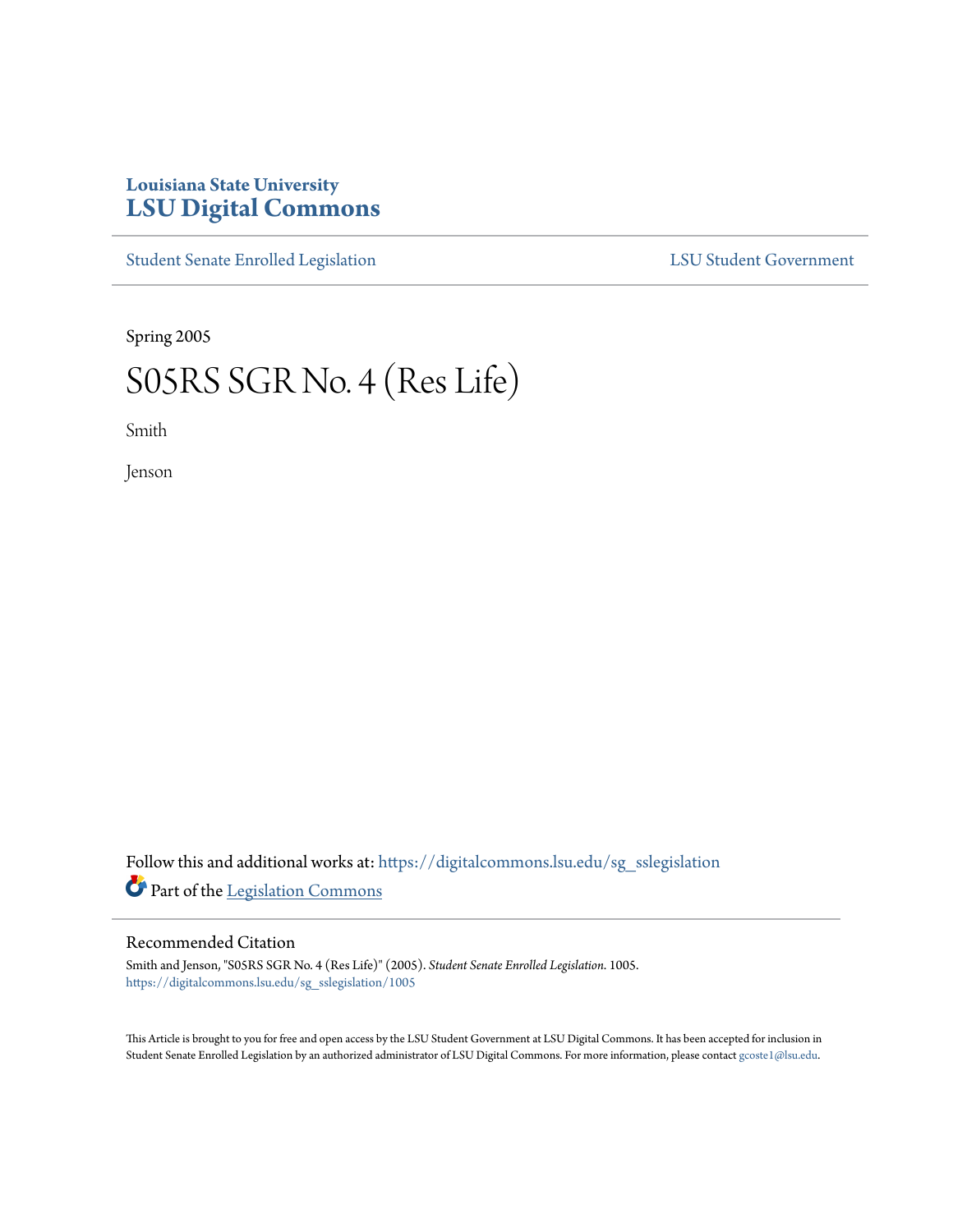| $\frac{1}{2}$  | STUDENT GOVERNMENT                                                   |                                                                     | <b>ENROLLED</b> |
|----------------|----------------------------------------------------------------------|---------------------------------------------------------------------|-----------------|
| 3              | LOUISIANA STATE UNIVERSITY                                           |                                                                     |                 |
| $\overline{4}$ | <b>STUDENT SENATE</b>                                                |                                                                     |                 |
| 5              | So <sub>5</sub> RS                                                   |                                                                     |                 |
| 6              | SGR <sub>NO</sub> . 4                                                |                                                                     |                 |
| $\overline{7}$ | $\mathbf{B} \mathbf{Y}$ :                                            | <b>SPEAKER SMITH AND SENATOR JENSEN</b>                             |                 |
| 8              |                                                                      |                                                                     |                 |
| 9              |                                                                      | <b>A RESOLUTION</b>                                                 |                 |
| 10             | TO URGE AND REQUEST THE LSU DEPARTMENT OF RESIDENTIAL LIFE TO CHANGE |                                                                     |                 |
| 11             |                                                                      | THEIR ACADEMIC YEAR CONTRACT FOR ON-CAMPUS STUDENTS BY AMENDING THE |                 |
| 12             |                                                                      | "EVICTION WITHOUT PRIOR NOTICE" POLICY                              |                 |
| 13             |                                                                      |                                                                     |                 |
| 14             | <b>PARAGRAPH 1:</b>                                                  | WHEREAS, LOUISIANA STATE UNIVERSITY (LSU) IS AN                     |                 |
| 15             |                                                                      | ACCREDITED FLAGSHIP INSTITUTION OF HIGHER EDUCATION,                |                 |
| 16             |                                                                      | <b>AND</b>                                                          |                 |
| 17             | <b>PARAGRAPH 2:</b>                                                  | WHEREAS, AS A PREMIUM CONDITION OF THIS NOTED STATUS,               |                 |
| 18             |                                                                      | LSU PRIDES ITSELF IN FOSTERING AN ENVIRONMENT CONDUCIVE             |                 |
| 19             |                                                                      | TO ACADEMIC PRODUCTIVITY, AND                                       |                 |
| 20             | PARAGRAPH 3:                                                         | WHEREAS, ON-CAMPUS HOUSING INDISPUTABLY ACCOUNTS FOR                |                 |
| 21             |                                                                      | CREATING THIS ENVIRONMENT PARTICULARLY TO STUDENTS                  |                 |
| 22             |                                                                      | CHOOSING TO PATRONIZE THIS OFFERED SERVICE, AND                     |                 |
| 23             | PARAGRAPH 4:                                                         | WHEREAS, SECTION 14 OF THE RESIDENTIAL LIFE ACADEMIC                |                 |
| 24             |                                                                      | YEAR CONTRACT STATES "LSU SHALL HAVE THE RIGHT TO EVICT             |                 |
| 25             |                                                                      | YOU UPON TERMINATION IN ACCORDANCE WITH THE PROVISIONS              |                 |
| 26             |                                                                      | OF LOUISIANA LAW, AND YOU, BY SIGNING THIS CONTRACT,                |                 |
| 27             |                                                                      | HEREBY WAIVE ANY AND ALL NOTICE(S) OF EVICTION," AND                |                 |
| 28             | PARAGRAPH 5:                                                         | WHEREAS, THE COMMON PRACTICE OF EVICTION INVOLVES                   |                 |
| 29             |                                                                      | PROPER NOTIFICATION SPECIFIC TO ANY REMOVAL FROM                    |                 |
| 30             |                                                                      | RESIDENCE, AND                                                      |                 |
| 31             | PARAGRAPH 6:                                                         | WHEREAS, WHILE THE UNIVERSITY SHOULD RESERVE THE RIGHT              |                 |
| 32             |                                                                      | TO TERMINATE THE RESIDENCY OF ANY STUDENT AS NECESSARY,             |                 |
| 33             |                                                                      | STUDENTS SHOULD BE PROPERLY NOTIFIED REGARDING ANY                  |                 |
| 34             |                                                                      | PENDING ROOM REMOVAL WITH EXCEPTION TO AN EVICTION                  |                 |
| 35             |                                                                      | THAT POSES A POTENTIAL BREACH OF LAW, SAFETY AND                    |                 |
| 36             |                                                                      | SECURITY,                                                           |                 |
| 37             |                                                                      |                                                                     |                 |
| 38             | <b>PARAGRAPH 7:</b>                                                  | THEREFORE, BE IT RESOLVED BY THE STUDENT                            |                 |
| 39             |                                                                      | GOVERNMENT OF LOUISIANA STATE UNIVERSITY                            |                 |
| 40             |                                                                      | AND AGRICULTURAL AND MECHANICAL COLLEGE                             |                 |
| 41             |                                                                      | THAT THE DEPARTMENT OF RESIDENTIAL LIFE BE STRONGLY                 |                 |
| 42             |                                                                      | URGED TO AMEND SECTION 14 OF THEIR ACADEMIC YEAR                    |                 |
| 43             |                                                                      | CONTRACT SO THAT IT PROVIDES FOR ADEQUATE MEANS BY                  |                 |
| 44             |                                                                      | WHICH A STUDENT IS BOTH NOTIFIED AND SUBSEQUENTLY                   |                 |
| 45             |                                                                      | EVICTED FROM CAMPUS SAVE FOR THE AFOREMENTIONED                     |                 |
| 46             |                                                                      | EXCEPTIONS, AND                                                     |                 |
| 47<br>48       | <b>PARAGRAPH 8:</b>                                                  | BE IT FURTHER RESOLVED THAT A SUITABLE COPY OF                      |                 |
| 49             |                                                                      | THIS RESOLUTION BE PRESENTED TO DEBORA BAKER, DIRECTOR              |                 |
| 50             |                                                                      | OF RESIDENTIAL LIFE, DORIS COLLINS, ASSOCIATE VICE-                 |                 |
| 51             |                                                                      | CHANCELLOR FOR STUDENT AUXILIARY SERVICES, F. NEIL                  |                 |
| 52             |                                                                      | MATTHEWS, VICE-CHANCELLOR FOR STUDENT LIFE AND                      |                 |
| 53             |                                                                      | ACADEMIC SERVICES, AND CHANCELLOR SEAN O'KEEFE.                     |                 |
| 54             |                                                                      |                                                                     |                 |
|                |                                                                      |                                                                     |                 |